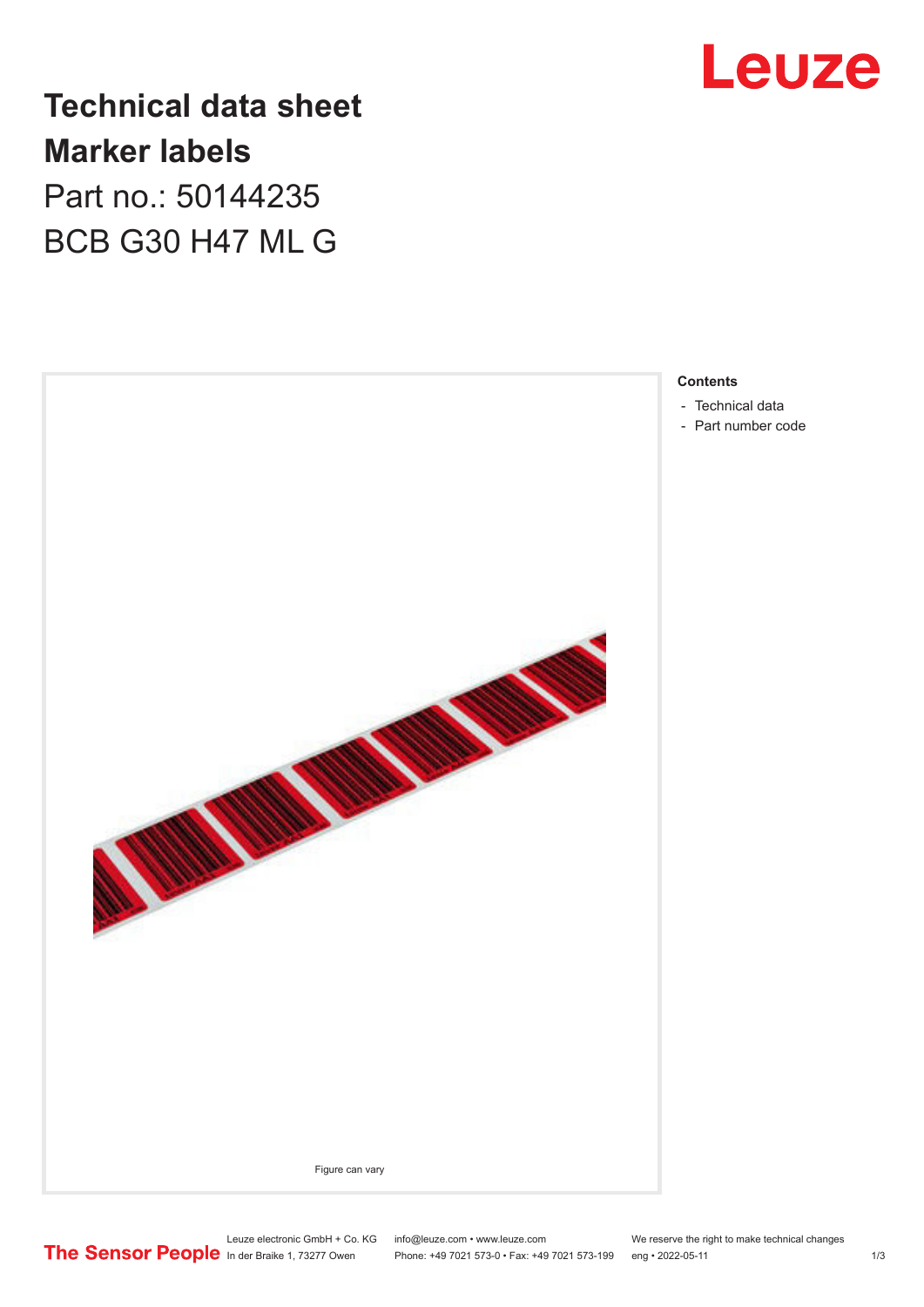## <span id="page-1-0"></span>**Technical data**

# Leuze

#### **Mechanical data**

| Dimension (H x L)                           | 47 mm x 30 mm             |
|---------------------------------------------|---------------------------|
| <b>Grid dimension</b>                       | 30 mm                     |
| Encoding                                    | GG1                       |
| <b>Mechanical properties</b>                | Moisture resistant        |
|                                             | Partly chemical resistant |
|                                             | Scratch resistant         |
|                                             | UV resistant              |
|                                             | Wipe resistant            |
| <b>Adhesive</b>                             | Acrylate adhesive         |
| <b>Strength of adhesive</b>                 | $0.1$ mm                  |
| <b>Manufacturing process</b>                | Filmsetting               |
| Chemical resistance (at 23 °C over 24<br>h) | Diesel oil                |
|                                             | Heptane                   |
|                                             | Transformer oil           |
|                                             | White spirit              |
| Curing                                      | 72 h                      |
|                                             |                           |
| <b>Environmental data</b>                   |                           |
| Ambient temperature, operation              | $-40$ 120 °C              |
| <b>Processing temperature</b>               | 045 °C                    |
| Recommended processing tempera-<br>ture     | 1025 °C                   |

Salt spray fog (150 h/5 %)

UV light

Free of grease Smooth

Dry

|  | <b>Classification</b> |  |
|--|-----------------------|--|
|  |                       |  |
|  |                       |  |

| <b>Customs tariff number</b> | 48211010 |
|------------------------------|----------|
| <b>ECLASS 5.1.4</b>          | 27280190 |
| <b>ECLASS 8.0</b>            | 27280190 |
| <b>ECLASS 9.0</b>            | 27280192 |
| ECLASS 10.0                  | 27280192 |
| ECLASS 11.0                  | 27280192 |
| ECLASS 12.0                  | 27280192 |
| <b>ETIM 5.0</b>              | EC002498 |
| <b>ETIM 6.0</b>              | EC003015 |
| <b>ETIM 7.0</b>              | EC003015 |

## **Part number code**

#### **BCB Bar code tape** Part designation: **BCB AAA BBB CCCC DDDD E**

**Resistance** Humidity

**Temperature resistance**  $-40$  ... 120 °C **Property of base** Clean

| DUD         | <b>Dar code tape</b>                                                                                                                                                                                                                                                                                              |
|-------------|-------------------------------------------------------------------------------------------------------------------------------------------------------------------------------------------------------------------------------------------------------------------------------------------------------------------|
| <b>BCB</b>  | <b>Series</b><br>BCB: Bar code tape                                                                                                                                                                                                                                                                               |
| <b>AAA</b>  | Grid / grid dimension<br>G30: 30 mm<br>G40: 40 mm                                                                                                                                                                                                                                                                 |
| <b>BBB</b>  | Tape height / special height<br>H25: height 25 mm<br>H47: height 47 mm<br>SH1: special height, individually between 20 - 32 mm<br>SH2: special height, individually between 33 - 47 mm<br>SH3: special height, individually between 48 - 70 mm<br>SH4: special height, individually between 71 - 140 mm           |
| <b>CCCC</b> | Tape length / special length<br>Lxxx: tape length in mm<br>SL: Special length                                                                                                                                                                                                                                     |
| <b>DDDD</b> | <b>Options</b><br>TWIN: two identical printed tapes<br>MVS: Measurement Value Switch (color red)<br>MV0: Measurement Value Zero (color yellow)<br>ML: Marker label<br>RW: Reverse Winding (changed winding direction, the smallest position value is inside on the wrapping core)<br>RK: Repair Kit (repair tape) |